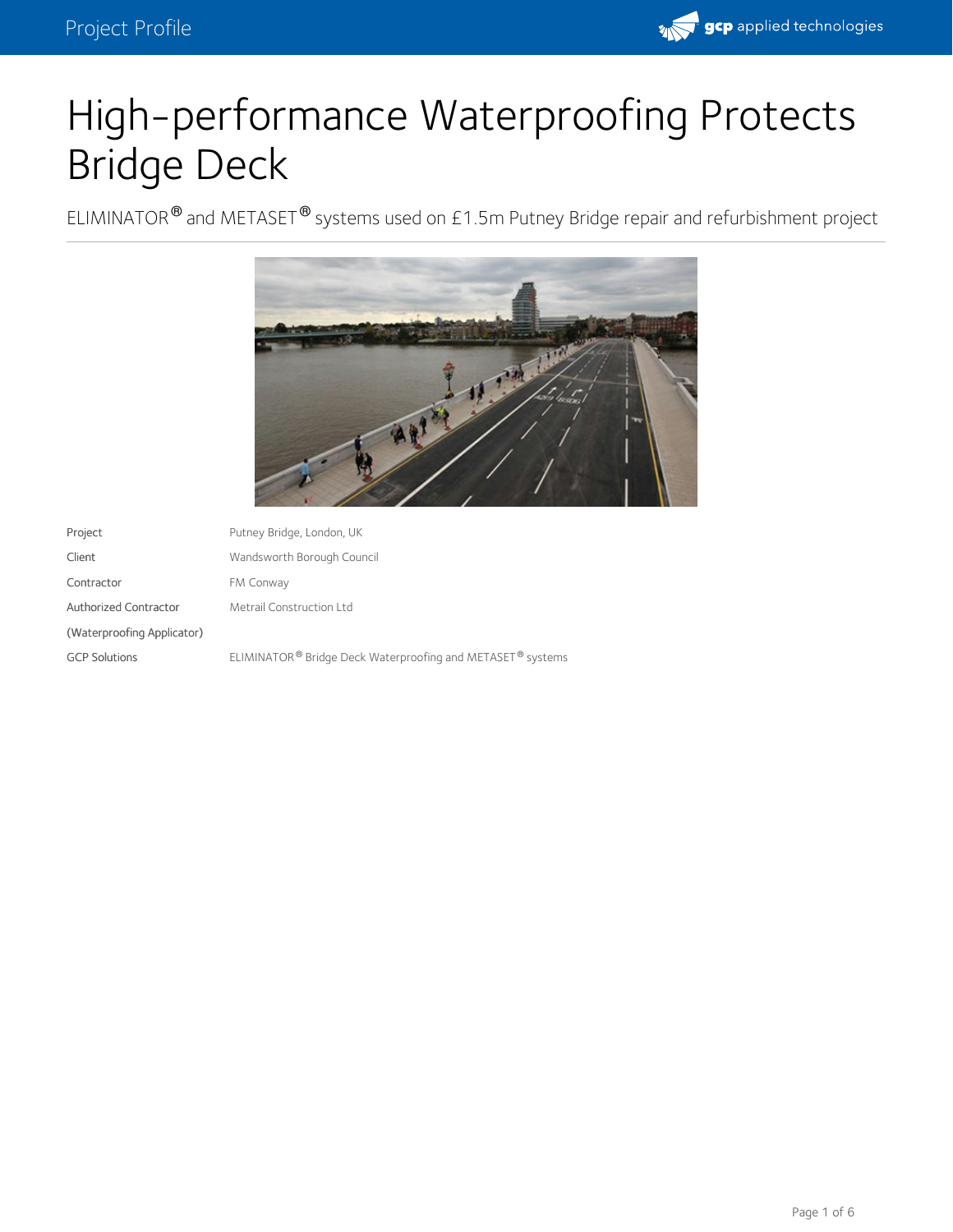

## Project

#### Identifying potential structural failures

A £1.5m project to refurbish and repair Putney Bridge in southwest London, commenced in July 2014 and was originally scheduled for completion in October of the same year.

The Grade II listed arch bridge which crosses the Thames had a Ground Penetrating Radar (GPR) report undertaken in 2010, which identified the deck as having areas with significant moisture and even saturation within its roadway and supporting structure. The bridge was in need of protection from water penetration to prevent structural damage.



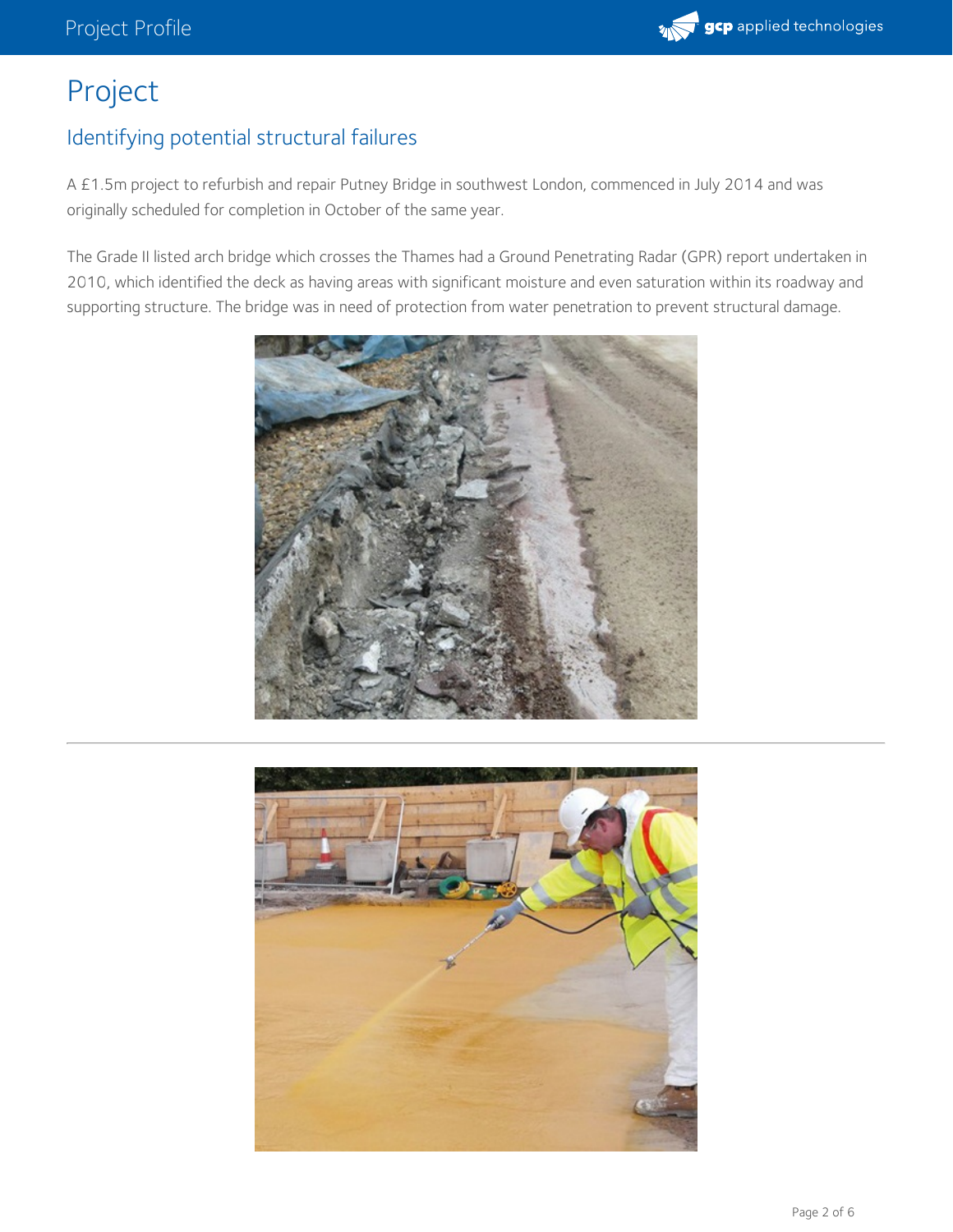

#### Minimizing disruption to commuters

Until the excavation and removal works had taken place, there was no way to ascertain the full extent of the repair works required and the additional time and cost implications these would have on the project.

Putney Bridge is a major route across the Thames, so minimizing congestion and disruption to commuters and tourists was imperative and, as a consequence, the repair and waterproofing systems chosen needed to match this requirement.

#### Fast track bridge repair

Wandsworth Council specified the ELIMINATOR  $^\circ$  system from Stirling Lloyd (now GCP Applied Technologies) as an immediate, cost-effective solution for waterproofing the surface and curb areas since its fast cure time would reduce bridge closure times. **METASET**  $^\circ$  Resifilla was chosen for the deck repair since it achieves very high early compressive strengths, excellent thermal and mechanical shock resistance and also cures rapidly across a wide range of temperatures.

On site, the existing surfacing and waterproofing, along with the curb detail, were removed by main contractor, FM Conway. Wandsworth Council's in-house engineering consultancy assessed the bridge structure and found that the existing polyurethane waterproofing system had completely de-bonded and delaminated from the concrete substrate. In addition, loose, friable material needed to be replaced with a robust, concrete detail. Metrail Construction Ltd repaired the bridge, applied waterproofing, added new paving stone and upgraded the drainage system.

The combination of strong collaboration and high performance products ensured a successful project, with the bridge reopening to traffic two weeks ahead of schedule.

### Blue360**℠** Total Business Advantage.

The power of GCP products, performance and people

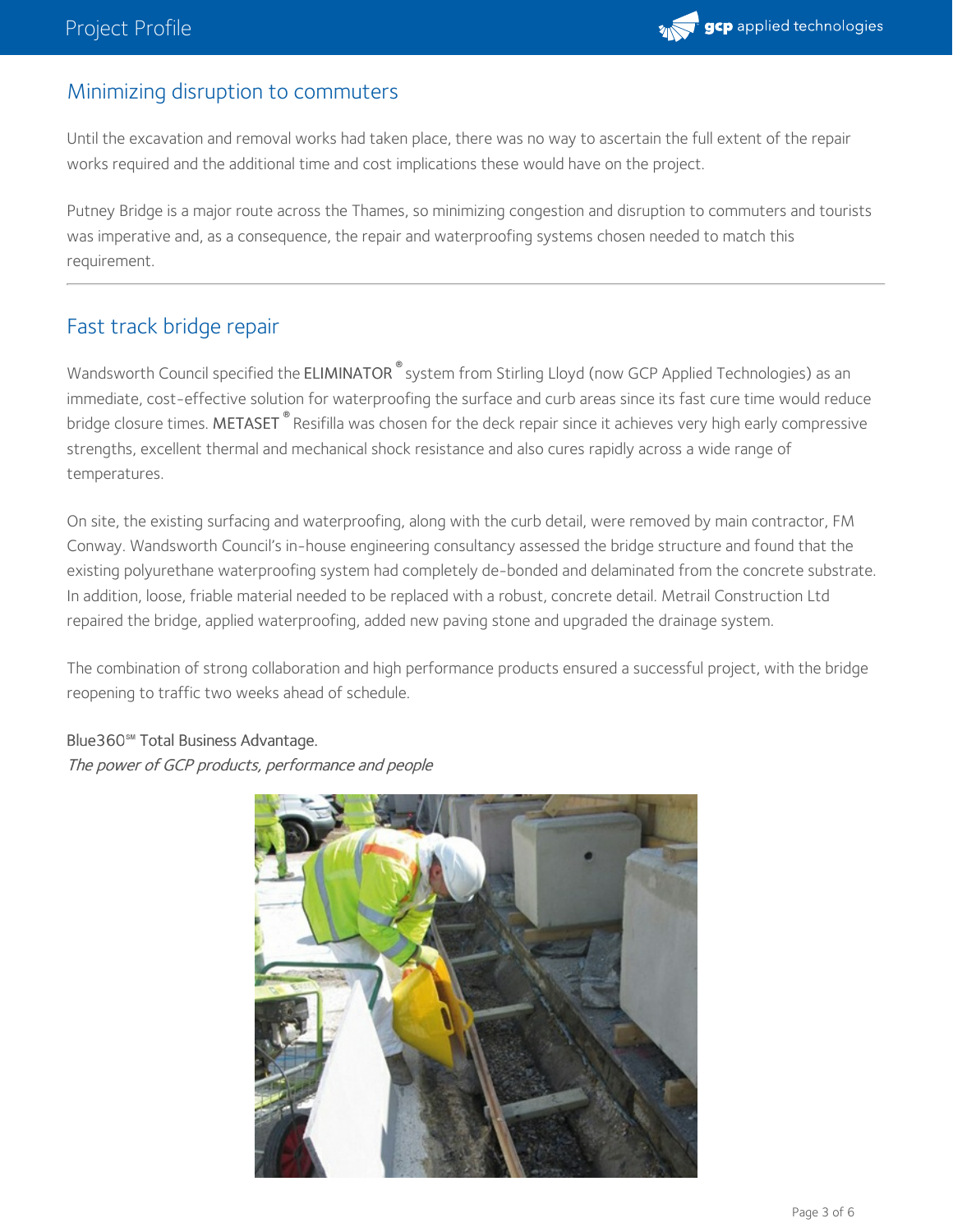

#### Related articles



Fire Island Inlet Bridge chooses ELIMINATOR<sup>®</sup> waterproofing



ELIMINATOR  $^{\circ\!\!\circ}$  bridge deck waterproofing system chosen to protect world's longest combined road and rail bridge  $^{\circledR}$  hride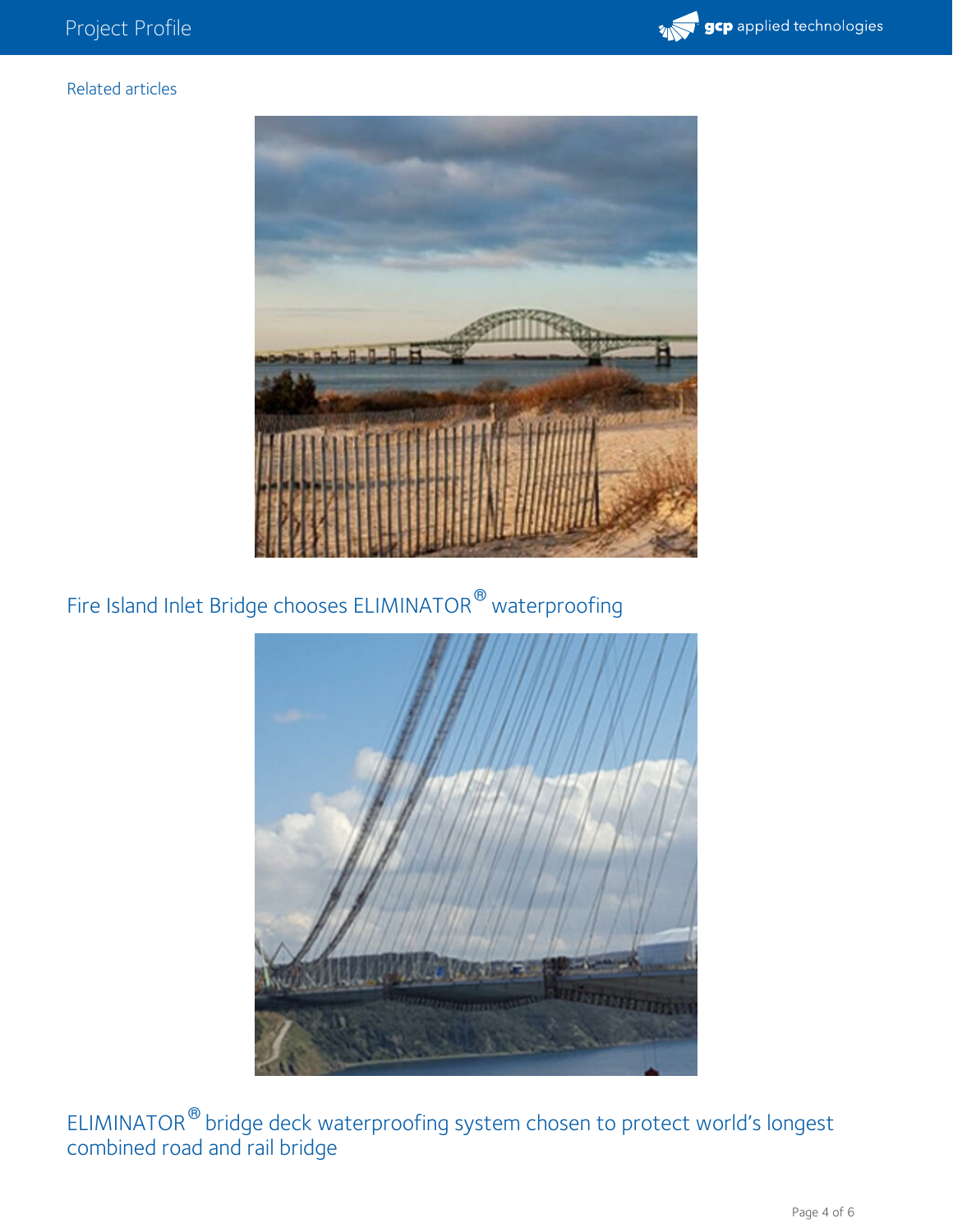



Crumlin Bridge Protected with Spray Applied Waterproofing



BRIDGEMASTER  $^\circledR$  combined waterproofing and surfacing